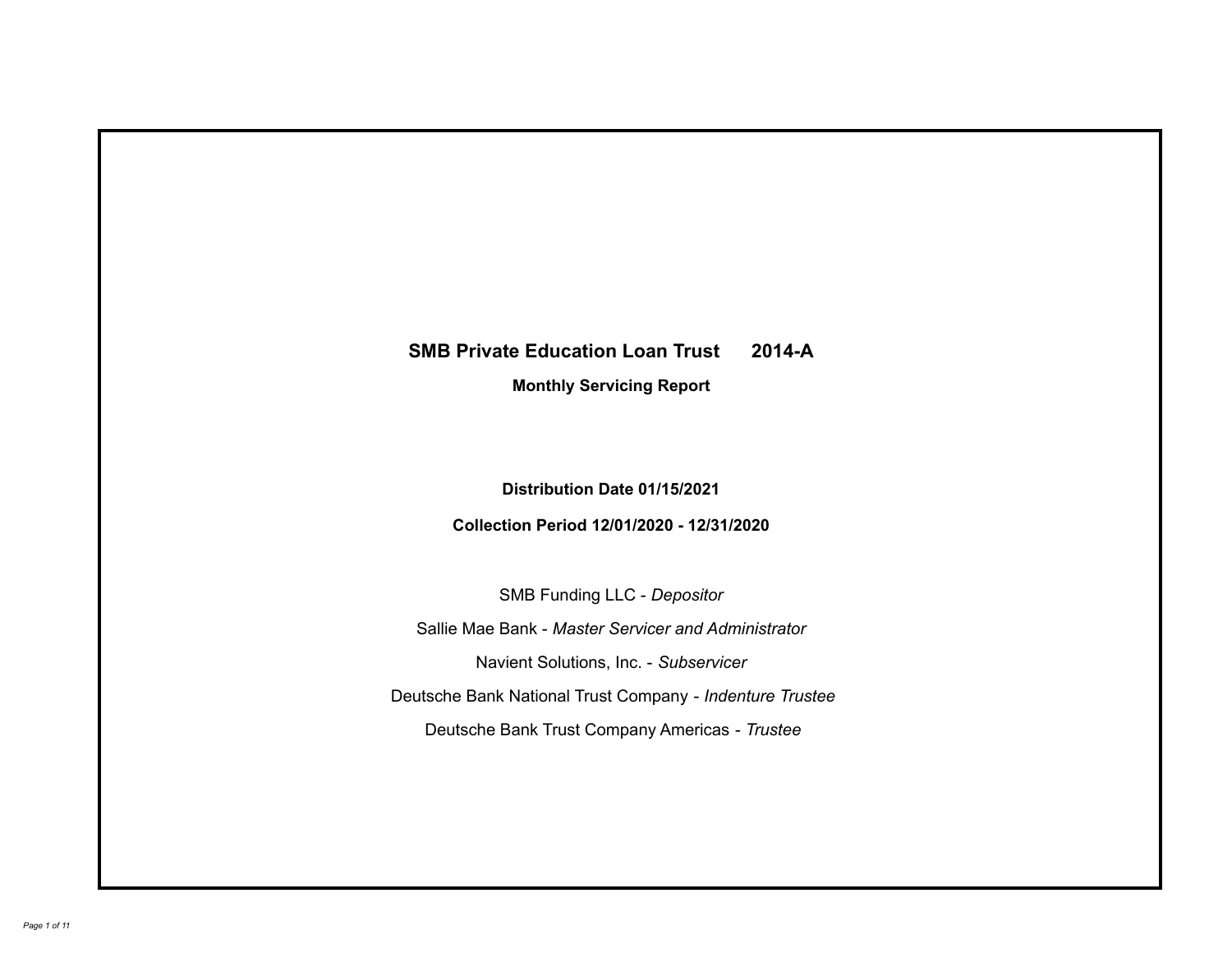| <b>Deal Parameters</b> |
|------------------------|
|------------------------|

| A           | <b>Student Loan Portfolio Characteristics</b>   |                   | 08/07/2014       | 11/30/2020       | 12/31/2020       |
|-------------|-------------------------------------------------|-------------------|------------------|------------------|------------------|
|             | <b>Principal Balance</b>                        |                   | \$361,523,983.59 | \$144,019,045.15 | \$142,040,061.65 |
|             | Interest to be Capitalized Balance              |                   | 17,313,307.43    | 2,079,090.56     | 1,956,425.11     |
|             | Pool Balance                                    |                   | \$378,837,291.02 | \$146,098,135.71 | \$143,996,486.76 |
|             | Weighted Average Coupon (WAC)                   |                   | 7.81%            | 7.84%            | 7.86%            |
|             | Weighted Average Remaining Term                 |                   | 138.29           | 176.55           | 177.21           |
|             | Number of Loans                                 |                   | 33,555           | 13,261           | 13,047           |
|             | Number of Borrowers                             |                   | 26,651           | 10,470           | 10,296           |
|             | Pool Factor                                     |                   |                  | 0.385648771      | 0.380101142      |
|             | Since Issued Total Constant Prepayment Rate (1) |                   |                  | 7.30%            | 7.22%            |
| $\sf B$     | <b>Debt Securities</b>                          | <b>Cusip/Isin</b> | 12/15/2020       |                  | 01/15/2021       |
|             | A <sub>2</sub> A                                | 784456AB1         | \$7,609,736.08   |                  | \$6,905,142.35   |
|             | A <sub>2</sub> B                                | 784456AC9         | \$7,609,736.08   |                  | \$6,905,142.35   |
|             | A <sub>3</sub>                                  | 784456AD7         | \$50,000,000.00  |                  | \$50,000,000.00  |
|             | В                                               | 784456AE5         | \$36,000,000.00  |                  | \$36,000,000.00  |
|             | C                                               | 784456AF2         | \$42,000,000.00  |                  | \$42,000,000.00  |
|             |                                                 |                   |                  |                  |                  |
| C           | <b>Certificates</b>                             | <b>Cusip/Isin</b> | 12/15/2020       |                  | 01/15/2021       |
|             | <b>Excess Distribution</b>                      | 784456105         | \$100,000.00     |                  | \$100,000.00     |
|             |                                                 |                   |                  |                  |                  |
| D           | <b>Account Balances</b>                         |                   | 12/15/2020       |                  | 01/15/2021       |
|             | Reserve Account Balance                         |                   | \$958,735.00     |                  | \$958,735.00     |
|             |                                                 |                   |                  |                  |                  |
| $\mathsf E$ | <b>Asset / Liability</b>                        |                   | 12/15/2020       |                  | 01/15/2021       |
|             | Overcollateralization Percentage *              |                   | 30.72%           |                  | 30.69%           |
|             | Specified Overcollateralization Amount *        |                   | \$43,829,440.71  |                  | \$43,198,946.03  |
|             | Actual Overcollateralization Amount *           |                   | \$44.878.663.55  |                  | \$44,186,202.06  |

\* Based on the Rated debt securities (Class A and Class B Bonds)

(1) Since Issued Total CPR calculations found in monthly servicing reports issued on or prior to September 15, 2015 originally included loans that were removed from the pool by the sponsor because they became ineligible for the pool between the cut-off date and settlement date. On October 5, 2015, Since Issued Total CPR calculations were revised to exclude these loans and all prior monthly servicing reports were restated. For additional information, see 'Since Issued CPR Methodology' found on page 11 of this report.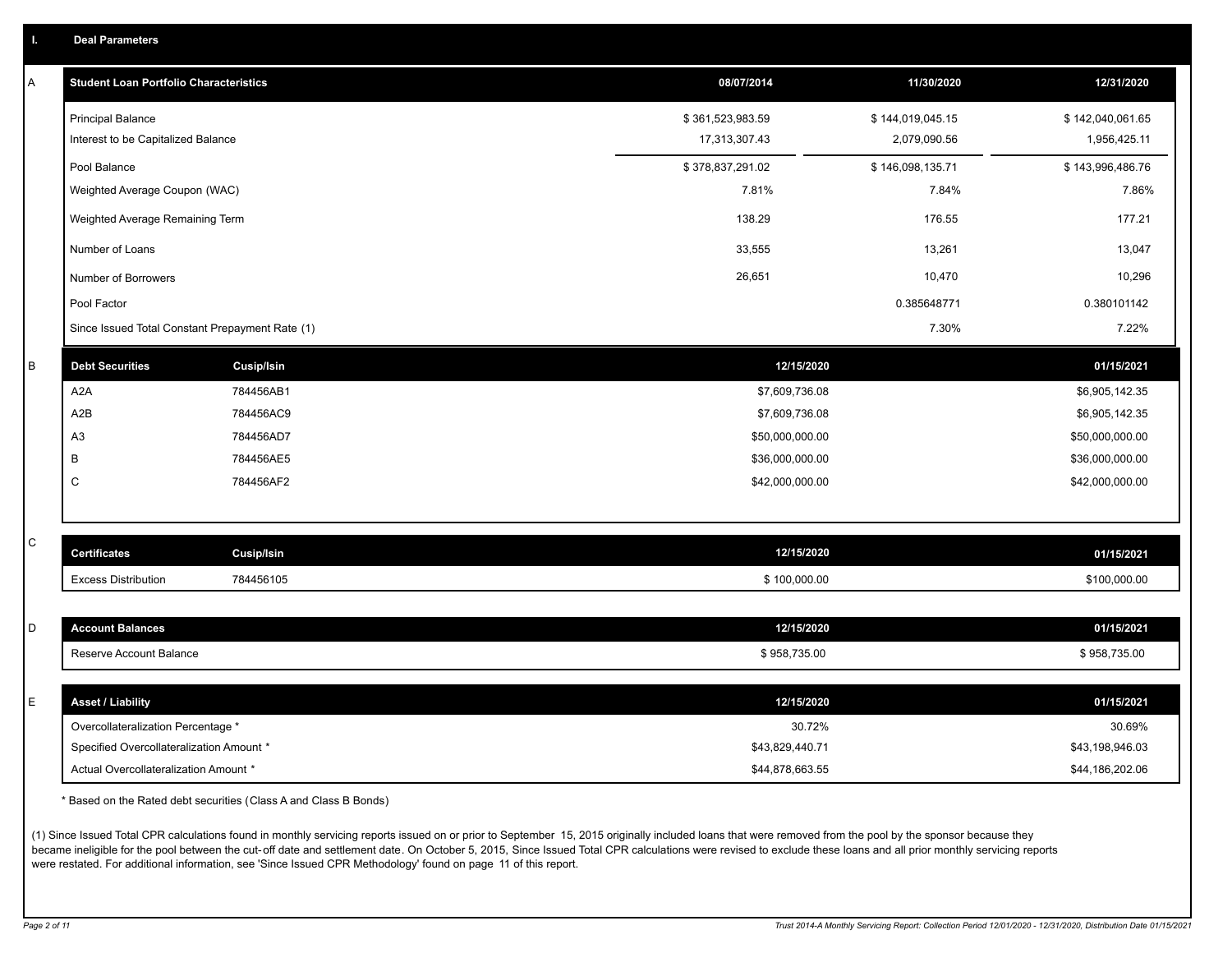### **II. 2014-A Trust Activity 12/01/2020 through 12/31/2020**

| A | <b>Student Loan Principal Receipts</b>                           |                |  |
|---|------------------------------------------------------------------|----------------|--|
|   | <b>Borrower Principal</b>                                        | 2,181,184.26   |  |
|   | <b>Consolidation Activity Principal</b>                          | 0.00           |  |
|   | Seller Principal Reimbursement                                   | 0.00           |  |
|   | Servicer Principal Reimbursement                                 | 0.00           |  |
|   | Delinquent Principal Purchases by Servicer                       | 0.00           |  |
|   | <b>Other Principal Deposits</b>                                  | 0.00           |  |
|   | <b>Total Principal Receipts</b>                                  | \$2,181,184.26 |  |
| B | <b>Student Loan Interest Receipts</b>                            |                |  |
|   | <b>Borrower Interest</b>                                         | 680,348.02     |  |
|   | <b>Consolidation Activity Interest</b>                           | 0.00           |  |
|   | Seller Interest Reimbursement                                    | 0.00           |  |
|   | Servicer Interest Reimbursement                                  | (415.57)       |  |
|   | Delinquent Interest Purchases by Servicer                        | 0.00           |  |
|   | Other Interest Deposits                                          | 4,678.79       |  |
|   | <b>Total Interest Receipts</b>                                   | \$684,611.24   |  |
| С | <b>Recoveries on Realized Losses</b>                             | \$18,656.60    |  |
| D | <b>Investment Income</b>                                         | \$93.74        |  |
| E | <b>Funds Borrowed from Next Collection Period</b>                | \$0.00         |  |
| F | <b>Funds Repaid from Prior Collection Period</b>                 | \$0.00         |  |
| G | Loan Sale or Purchase Proceeds                                   | \$0.00         |  |
| н | Initial Deposits to Collection Account                           | \$0.00         |  |
|   | <b>Excess Transferred from Other Accounts</b>                    | \$0.00         |  |
| J | <b>Borrower Benefit Reimbursements</b>                           | \$0.00         |  |
| Κ | <b>Gross Swap Receipt</b>                                        | \$0.00         |  |
| L | <b>Other Deposits</b>                                            | \$0.00         |  |
| М | <b>Other Fees Collected</b>                                      | \$0.00         |  |
| N | <b>AVAILABLE FUNDS</b>                                           | \$2,884,545.84 |  |
| O | Non-Cash Principal Activity During Collection Period             | \$202,200.76   |  |
| P | Aggregate Purchased Amounts by the Depositor, Servicer or Seller | \$0.00         |  |
| Q |                                                                  |                |  |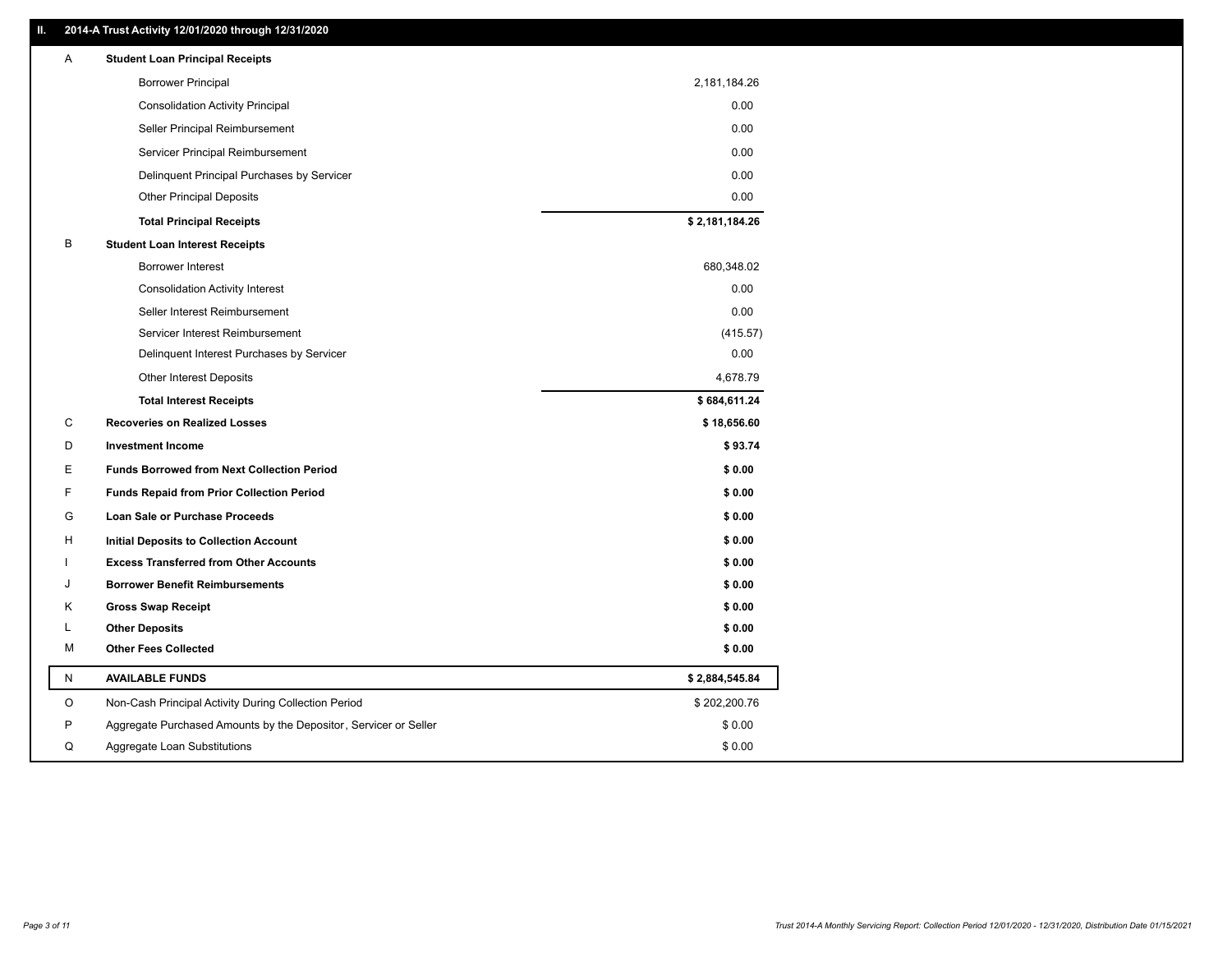|                   |                         |                          |         | 12/31/2020 |                  |                |                          |         | 11/30/2020 |                  |                |
|-------------------|-------------------------|--------------------------|---------|------------|------------------|----------------|--------------------------|---------|------------|------------------|----------------|
|                   |                         | <b>Wtd Avg</b><br>Coupon | # Loans | Principal  |                  | % of Principal | <b>Wtd Avg</b><br>Coupon | # Loans | Principal  |                  | % of Principal |
| INTERIM:          | IN SCHOOL               |                          | 8.62%   | 69         | \$976,042.52     | 0.678%         |                          | 8.63%   | 73         | \$1,049,105.99   | 0.718%         |
|                   | GRACE                   |                          | 8.40%   | 12         | \$152,600.51     | 0.106%         |                          | 7.77%   | 16         | \$151,418.88     | 0.104%         |
|                   | <b>DEFERMENT</b>        |                          | 8.63%   | 598        | \$8,350,311.73   | 5.799%         |                          | 8.67%   | 646        | \$8,778,737.03   | 6.009%         |
| <b>REPAYMENT:</b> | <b>CURRENT</b>          |                          | 7.72%   | 11,505     | \$122,018,119.45 | 84.737%        |                          | 7.73%   | 11,713     | \$124,684,044.77 | 85.343%        |
|                   | 31-60 DAYS DELINQUENT   |                          | 8.25%   | 182        | \$2,429,759.12   | 1.687%         |                          | 8.66%   | 147        | \$1,868,815.46   | 1.279%         |
|                   | 61-90 DAYS DELINQUENT   |                          | 9.08%   | 71         | \$1,054,297.83   | 0.732%         |                          | 8.60%   | 103        | \$1,389,104.02   | 0.951%         |
|                   | 91-120 DAYS DELINQUENT  |                          | 8.45%   | 81         | \$1,006,272.46   | 0.699%         |                          | 8.19%   | 42         | \$694,852.53     | 0.476%         |
|                   | 121-150 DAYS DELINQUENT |                          | 8.09%   | 28         | \$443,505.27     | 0.308%         |                          | 8.35%   | 40         | \$462,172.22     | 0.316%         |
|                   | 151-180 DAYS DELINQUENT |                          | 8.55%   | 30         | \$296,005.81     | 0.206%         |                          | 9.08%   | 22         | \$287,209.47     | 0.197%         |
|                   | > 180 DAYS DELINQUENT   |                          | 9.26%   | 17         | \$216,482.99     | 0.150%         |                          | 9.36%   | 14         | \$180,926.34     | 0.124%         |
|                   | <b>FORBEARANCE</b>      |                          | 8.69%   | 454        | \$7,053,089.07   | 4.898%         |                          | 8.25%   | 445        | \$6,551,749.00   | 4.484%         |
| <b>TOTAL</b>      |                         |                          |         | 13,047     | \$143,996,486.76 | 100.00%        |                          |         | 13,261     | \$146,098,135.71 | 100.00%        |
|                   |                         |                          |         |            |                  |                |                          |         |            |                  |                |

Percentages may not total 100% due to rounding \*

\*\* Smart Option Interest Only loans and \$25 Fixed Payment loans classified as in repayment whether student borrowers are in school, in grace, in deferment or required to make full principal and interest payments on their l

\*\*\* To conform with company standard reporting these sections now include Princial and Interest Accrued to Capitalize.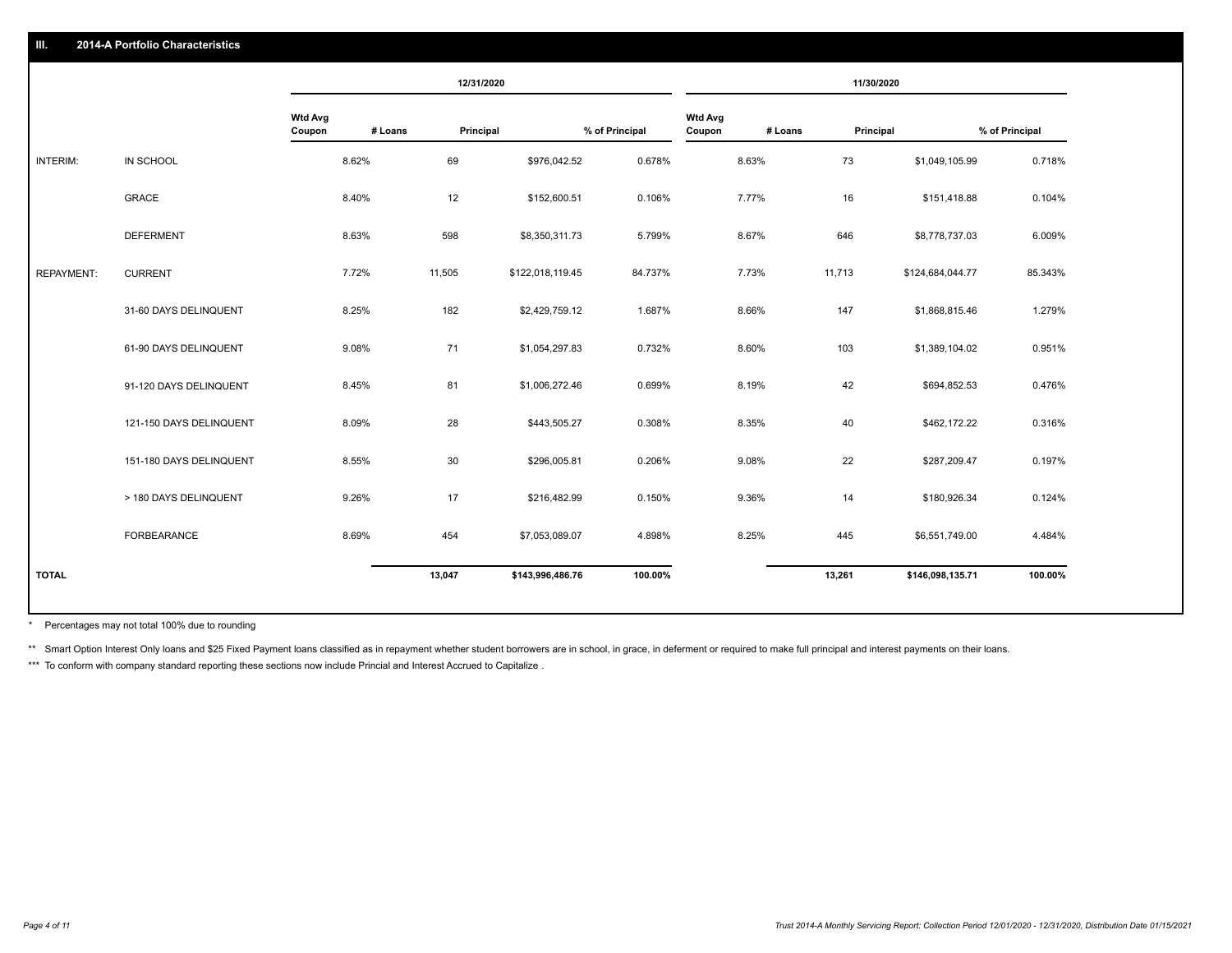|                                                         | 12/31/2020       | 11/30/2020       |
|---------------------------------------------------------|------------------|------------------|
| Pool Balance                                            | \$143,996,486.76 | \$146,098,135.71 |
| Total # Loans                                           | 13,047           | 13,261           |
| Total # Borrowers                                       | 10,296           | 10,470           |
| Weighted Average Coupon                                 | 7.86%            | 7.84%            |
| Weighted Average Remaining Term                         | 177.21           | 176.55           |
| Percent of Pool - Cosigned                              | 93.5%            | 93.5%            |
| Percent of Pool - Non Cosigned                          | 6.5%             | 6.5%             |
| Borrower Interest Accrued for Period                    | \$941,636.30     | \$922,764.50     |
| Outstanding Borrower Interest Accrued                   | \$4,009,440.93   | \$4,000,866.48   |
| Gross Principal Realized Loss - Periodic *              | \$44,770.53      | \$42,395.61      |
| Gross Principal Realized Loss - Cumulative *            | \$16,859,377.33  | \$16,814,606.80  |
| Delinguent Principal Purchased by Servicer - Periodic   | \$0.00           | \$0.00           |
| Delinquent Principal Purchased by Servicer - Cumulative | \$0.00           | \$0.00           |
| Recoveries on Realized Losses - Periodic                | \$18,656.60      | \$27,735.86      |
| Recoveries on Realized Losses - Cumulative              | \$1,880,411.06   | \$1,861,754.46   |
| Net Losses - Periodic                                   | \$26,113.93      | \$14,659.75      |
| Net Losses - Cumulative                                 | \$14,978,966.27  | \$14,952,852.34  |
| <b>Cumulative Gross Defaults</b>                        | \$16,859,377.33  | \$16,814,606.80  |
| Change in Gross Defaults                                | \$44,770.53      | \$42,395.61      |
| Non-Cash Principal Activity - Capitalized Interest      | \$246,991.98     | \$258,074.58     |
| Since Issued Total Constant Prepayment Rate (CPR) (1)   | 7.22%            | 7.30%            |
| Loan Substitutions                                      | \$0.00           | \$0.00           |
| <b>Cumulative Loan Substitutions</b>                    | \$0.00           | \$0.00           |
| <b>Unpaid Master Servicing Fees</b>                     | \$0.00           | \$0.00           |
| <b>Unpaid Sub-Servicing Fees</b>                        | \$0.00           | \$0.00           |
| <b>Unpaid Administration Fees</b>                       | \$0.00           | \$0.00           |
| Unpaid Carryover Master Servicing Fees                  | \$0.00           | \$0.00           |
| Unpaid Carryover Sub-Servicing Fees                     | \$0.00           | \$0.00           |
| Note Interest Shortfall                                 | \$0.00           | \$0.00           |

\* In accordance with the Sub-Servicer's current policies and procedures, after September 1, 2017 loans subject to bankruptcy claims generally will not be reported as a charged- off unless and until they are delinquent for

(1) Since Issued Total CPR calculations found in monthly servicing reports issued on or prior to September 15, 2015 originally included loans that were removed from the pool by the sponsor because they became ineligible fo between the cut-off date and settlement date. On October 5, 2015, Since Issued Total CPR calculations were revised to exclude these loans and all prior monthly servicing reports were restated. For additional information, s CPR Methodology' found on page 11 of this report.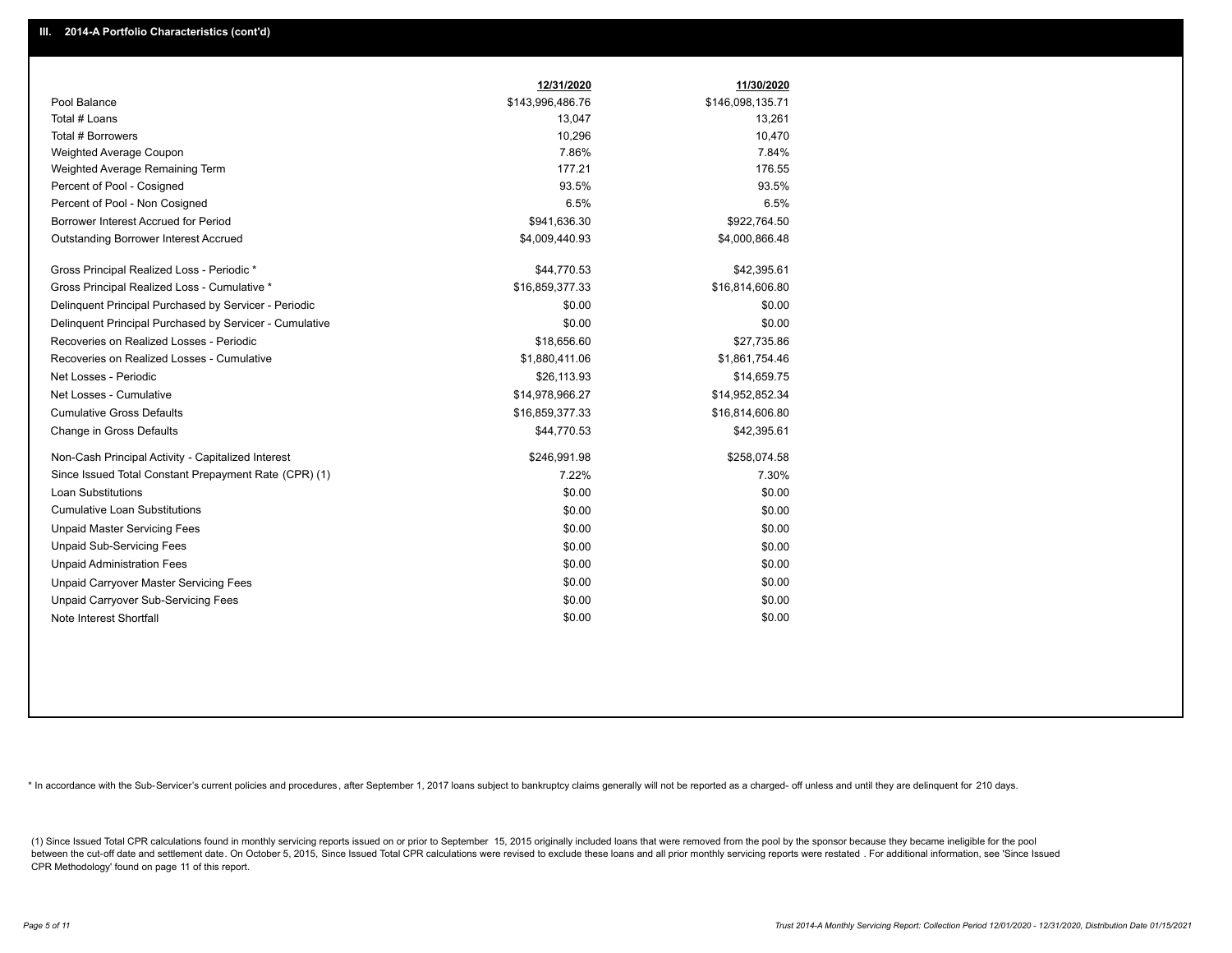## **IV. 2014-A Portfolio Statistics by Loan Program**

|                                                        | Weighted<br><b>Average Coupon</b> | # LOANS | <b>\$ AMOUNT</b> | $%$ *    |
|--------------------------------------------------------|-----------------------------------|---------|------------------|----------|
| - Smart Option Deferred Loans                          | 8.21%                             | 6,669   | \$74,542,939.30  | 51.767%  |
| - Smart Option Fixed Pay Loans                         | 7.77%                             | 3,793   | \$50,681,405.05  | 35.196%  |
| - Smart Option Interest-Only Loans                     | 6.71%                             | 2,585   | \$18,772,142.41  | 13.037%  |
| - Other Loan Programs                                  | 0.00%                             | 0.00    | \$0.00           | 0.000%   |
| Total                                                  | 7.86%                             | 13,047  | \$143,996,486.76 | 100.000% |
| Prime Indexed Loans -- Monthly Reset Adjustable        |                                   |         | \$0.00           |          |
| Prime Indexed Loans -- Monthly Reset Non-Adjustable    |                                   |         | \$0.00           |          |
| Prime Indexed Loans -- Quarterly Reset Adjustable      |                                   |         | \$0.00           |          |
| Prime Indexed Loans -- Quarterly Reset Non-Adjustable  |                                   |         | \$0.00           |          |
| Prime Indexed Loans -- Annual Reset                    |                                   |         | \$0.00           |          |
| <b>T-Bill Indexed Loans</b>                            |                                   |         | \$0.00           |          |
| <b>Fixed Rate Loans</b>                                |                                   |         | \$18,636,107.76  |          |
| <b>LIBOR Indexed Loans</b>                             |                                   |         | \$125,360,379.00 |          |
|                                                        |                                   |         |                  |          |
| * Note: Percentages may not total 100% due to rounding |                                   |         |                  |          |

To conform with company standard reporting these sections now include Princial and Interest Accrued to Capitalize .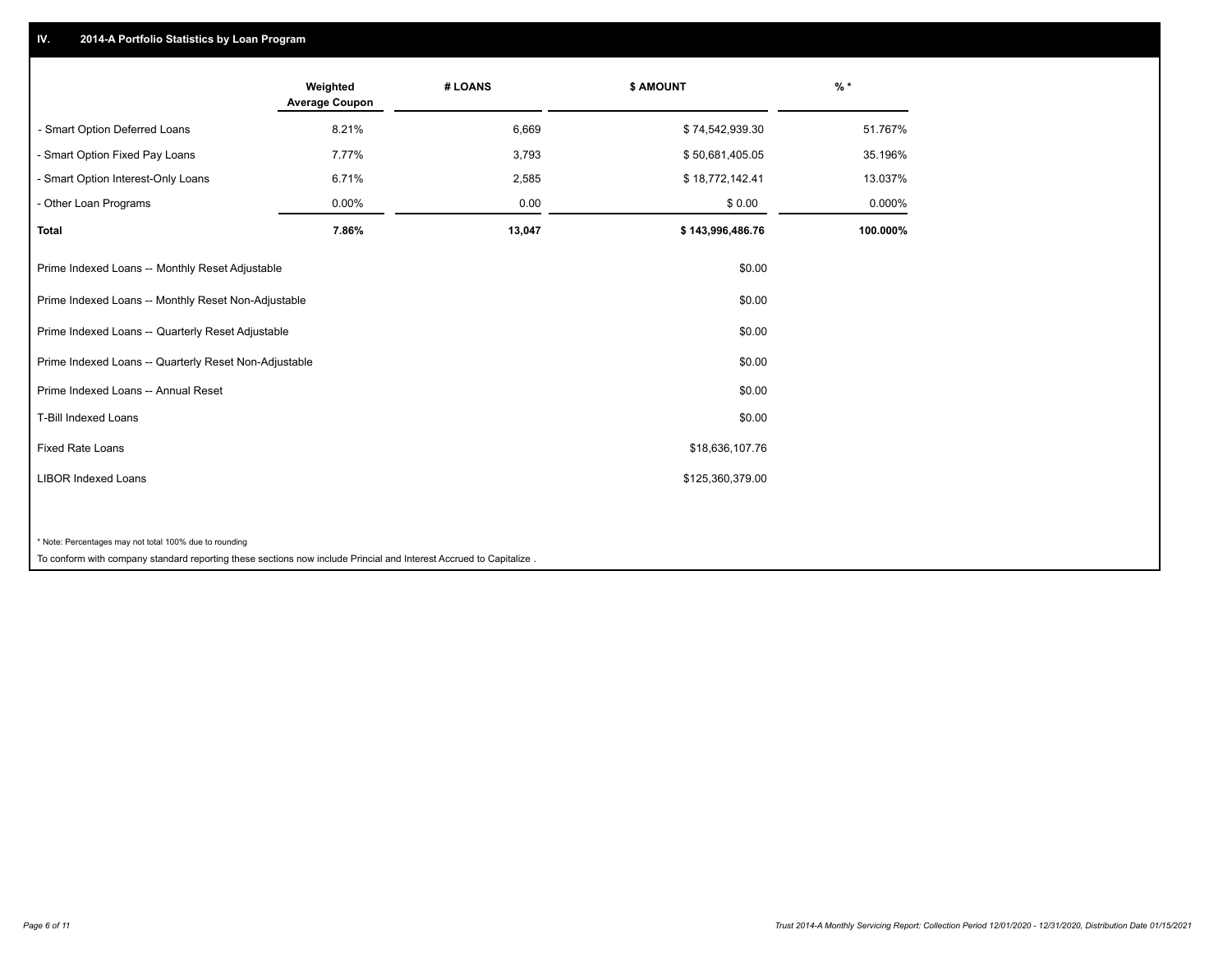| V. | 2014-A Reserve Account and Principal Distribution Calculations                                                                                                                                     |                  |  |
|----|----------------------------------------------------------------------------------------------------------------------------------------------------------------------------------------------------|------------------|--|
| А. | <b>Reserve Account</b>                                                                                                                                                                             |                  |  |
|    | Specified Reserve Account Balance                                                                                                                                                                  | \$958,735.00     |  |
|    | Actual Reserve Account Balance                                                                                                                                                                     | \$958,735.00     |  |
| В. | <b>Principal Distribution Amount</b>                                                                                                                                                               |                  |  |
|    | Class A Notes Outstanding<br>j.                                                                                                                                                                    | \$65,219,472.16  |  |
|    | Pool Balance<br>ii.                                                                                                                                                                                | \$143,996,486.76 |  |
|    | First Priority Principal Distribution Amount (i - ii)<br>iii.                                                                                                                                      | \$0.00           |  |
|    | Class A and B Notes Outstanding<br>iv.                                                                                                                                                             | \$101,219,472.16 |  |
|    | First Priority Principal Distribution Amount<br>V.                                                                                                                                                 | \$0.00           |  |
|    | Pool Balance<br>vi.                                                                                                                                                                                | \$143,996,486.76 |  |
|    | Specified Overcollateralization Amount<br>vii.                                                                                                                                                     | \$43,198,946.03  |  |
|    | viii. Regular Principal Distribution Amount (iv - v) - (vi - vii)                                                                                                                                  | \$421,931.43     |  |
|    | Notes Outstanding<br>ix.                                                                                                                                                                           | \$143,219,472.16 |  |
|    | First Priority Principal Distribution Amount                                                                                                                                                       | \$0.00           |  |
|    | Х.                                                                                                                                                                                                 |                  |  |
|    | Regular Principal Distribution Amount<br>xi.                                                                                                                                                       | \$421,931.43     |  |
|    | Available Funds (after payment of waterfall items A through J) *<br>xii.                                                                                                                           | \$1,974,512.07   |  |
|    | xiii. Additional Principal Distribution Amount (min(ix - x - xi, xiii))                                                                                                                            | \$987,256.03     |  |
|    | * Represents 50% of value if the principal balance of the notes is greater than 10% of initial principal balance of the notes or the Class A and Class B note are reduced to 0, otherwise the full |                  |  |

value is shown.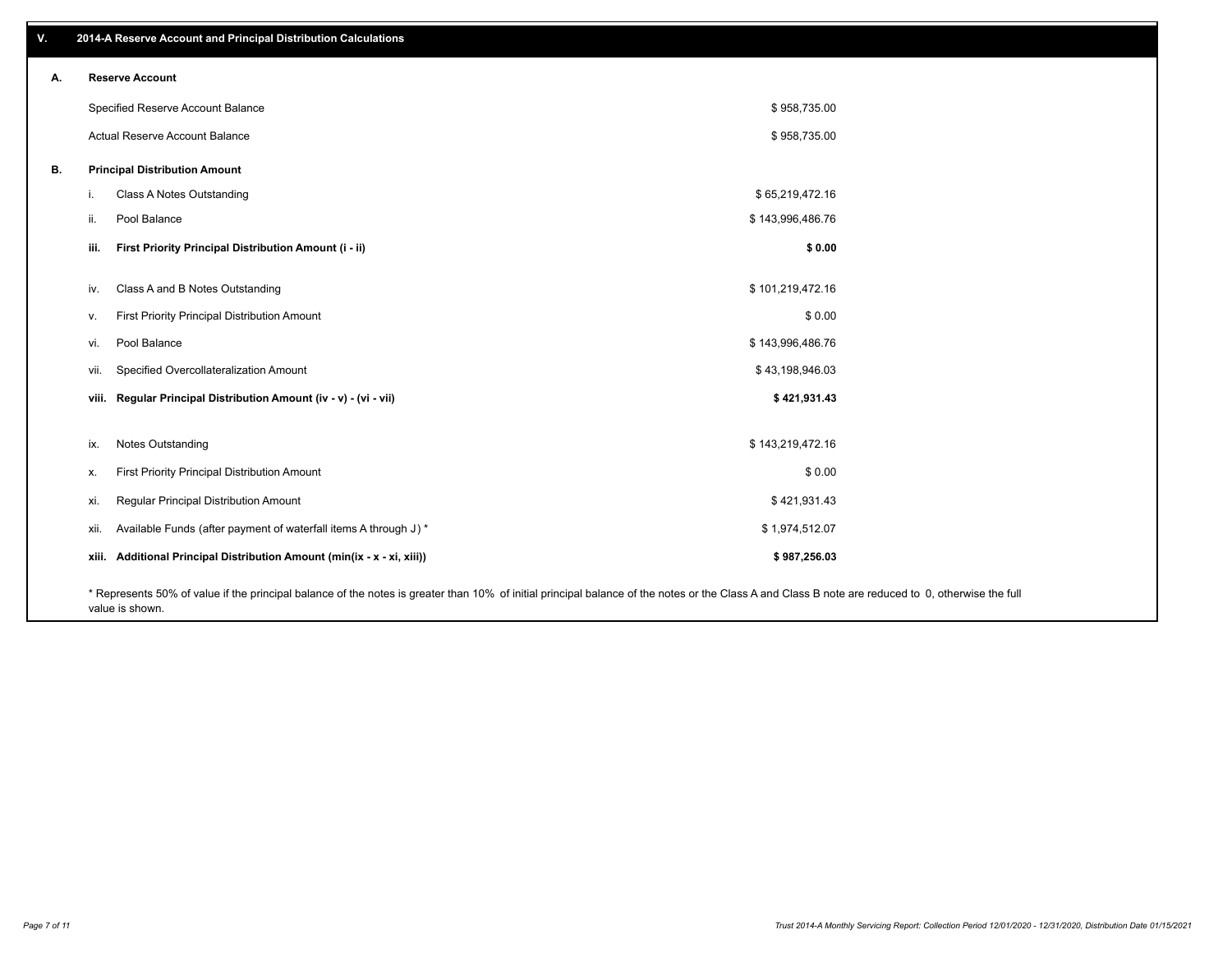| \$2,884,545.84<br><b>Total Available Funds</b><br><b>Trustee Fees</b><br>\$0.00<br>Α<br>\$2,884,545.84<br>B<br>i. Master Servicing Fees<br>\$6,056.22<br>\$2,878,489.62<br>ii. Sub-Servicing Fees<br>\$98,549.24<br>\$2,779,940.38<br>$\mathsf C$<br>i. Administration Fees<br>\$6,667.00<br>\$2,773,273.38<br>\$0.00<br>ii. Unreimbursed Administrator Advances plus any Unpaid<br>\$2,773,273.38<br>D<br>\$99,329.88<br>Class A Noteholders Interest Distribution Amount<br>\$2,673,943.50<br>Е<br>First Priority Principal Payment<br>\$0.00<br>\$2,673,943.50<br>F<br>Class B Noteholders Interest Distribution Amount<br>\$120,000.00<br>\$2,553,943.50<br>G<br>Class C Noteholders Interest Distribution Amount<br>\$157,500.00<br>\$2,396,443.50<br>H<br><b>Reinstatement Reserve Account</b><br>\$0.00<br>\$2,396,443.50<br>Regular Principal Distribution<br>\$421,931.43<br>\$1,974,512.07<br>$\mathbf{I}$<br>i. Carryover Master Servicing Fees<br>\$0.00<br>\$1,974,512.07<br>J<br>ii. Carryover Sub-servicing Fees<br>\$0.00<br>\$1,974,512.07<br>Κ<br>\$987,256.03<br>\$987,256.04<br>Additional Principal Distribution Amount<br>Unpaid Expenses of Trustee<br>\$0.00<br>\$987,256.04<br>L<br>M<br>Unpaid Expenses of Administrator<br>\$0.00<br>\$987,256.04<br>Remaining Funds to the Excess Distribution Certificateholder<br>\$987,256.04<br>\$0.00<br>N<br><b>Waterfall Conditions</b><br><b>Class C Noteholders' Interest Distribution Condition</b><br>А.<br>\$143,996,486.76<br>Pool Balance<br>i.<br>Class A and B Notes Outstanding<br>\$101,219,472.16<br>ii.<br>Class C Noteholders' Interest Distribution Ratio (i / ii)<br>142.26%<br>iii.<br>110.00%<br>Minimum Ratio<br>iv.<br>Y<br>Is the Class C Noteholders' Interest Distribution Condition Satisfied (iii > iv)<br>v. |                                                                                                                                                                                                     | Paid | <b>Funds Balance</b> |
|-----------------------------------------------------------------------------------------------------------------------------------------------------------------------------------------------------------------------------------------------------------------------------------------------------------------------------------------------------------------------------------------------------------------------------------------------------------------------------------------------------------------------------------------------------------------------------------------------------------------------------------------------------------------------------------------------------------------------------------------------------------------------------------------------------------------------------------------------------------------------------------------------------------------------------------------------------------------------------------------------------------------------------------------------------------------------------------------------------------------------------------------------------------------------------------------------------------------------------------------------------------------------------------------------------------------------------------------------------------------------------------------------------------------------------------------------------------------------------------------------------------------------------------------------------------------------------------------------------------------------------------------------------------------------------------------------------------------------------------------------------------------------------------------------------------|-----------------------------------------------------------------------------------------------------------------------------------------------------------------------------------------------------|------|----------------------|
|                                                                                                                                                                                                                                                                                                                                                                                                                                                                                                                                                                                                                                                                                                                                                                                                                                                                                                                                                                                                                                                                                                                                                                                                                                                                                                                                                                                                                                                                                                                                                                                                                                                                                                                                                                                                           |                                                                                                                                                                                                     |      |                      |
|                                                                                                                                                                                                                                                                                                                                                                                                                                                                                                                                                                                                                                                                                                                                                                                                                                                                                                                                                                                                                                                                                                                                                                                                                                                                                                                                                                                                                                                                                                                                                                                                                                                                                                                                                                                                           |                                                                                                                                                                                                     |      |                      |
|                                                                                                                                                                                                                                                                                                                                                                                                                                                                                                                                                                                                                                                                                                                                                                                                                                                                                                                                                                                                                                                                                                                                                                                                                                                                                                                                                                                                                                                                                                                                                                                                                                                                                                                                                                                                           |                                                                                                                                                                                                     |      |                      |
|                                                                                                                                                                                                                                                                                                                                                                                                                                                                                                                                                                                                                                                                                                                                                                                                                                                                                                                                                                                                                                                                                                                                                                                                                                                                                                                                                                                                                                                                                                                                                                                                                                                                                                                                                                                                           |                                                                                                                                                                                                     |      |                      |
|                                                                                                                                                                                                                                                                                                                                                                                                                                                                                                                                                                                                                                                                                                                                                                                                                                                                                                                                                                                                                                                                                                                                                                                                                                                                                                                                                                                                                                                                                                                                                                                                                                                                                                                                                                                                           |                                                                                                                                                                                                     |      |                      |
|                                                                                                                                                                                                                                                                                                                                                                                                                                                                                                                                                                                                                                                                                                                                                                                                                                                                                                                                                                                                                                                                                                                                                                                                                                                                                                                                                                                                                                                                                                                                                                                                                                                                                                                                                                                                           |                                                                                                                                                                                                     |      |                      |
|                                                                                                                                                                                                                                                                                                                                                                                                                                                                                                                                                                                                                                                                                                                                                                                                                                                                                                                                                                                                                                                                                                                                                                                                                                                                                                                                                                                                                                                                                                                                                                                                                                                                                                                                                                                                           |                                                                                                                                                                                                     |      |                      |
|                                                                                                                                                                                                                                                                                                                                                                                                                                                                                                                                                                                                                                                                                                                                                                                                                                                                                                                                                                                                                                                                                                                                                                                                                                                                                                                                                                                                                                                                                                                                                                                                                                                                                                                                                                                                           |                                                                                                                                                                                                     |      |                      |
|                                                                                                                                                                                                                                                                                                                                                                                                                                                                                                                                                                                                                                                                                                                                                                                                                                                                                                                                                                                                                                                                                                                                                                                                                                                                                                                                                                                                                                                                                                                                                                                                                                                                                                                                                                                                           |                                                                                                                                                                                                     |      |                      |
|                                                                                                                                                                                                                                                                                                                                                                                                                                                                                                                                                                                                                                                                                                                                                                                                                                                                                                                                                                                                                                                                                                                                                                                                                                                                                                                                                                                                                                                                                                                                                                                                                                                                                                                                                                                                           |                                                                                                                                                                                                     |      |                      |
|                                                                                                                                                                                                                                                                                                                                                                                                                                                                                                                                                                                                                                                                                                                                                                                                                                                                                                                                                                                                                                                                                                                                                                                                                                                                                                                                                                                                                                                                                                                                                                                                                                                                                                                                                                                                           |                                                                                                                                                                                                     |      |                      |
|                                                                                                                                                                                                                                                                                                                                                                                                                                                                                                                                                                                                                                                                                                                                                                                                                                                                                                                                                                                                                                                                                                                                                                                                                                                                                                                                                                                                                                                                                                                                                                                                                                                                                                                                                                                                           |                                                                                                                                                                                                     |      |                      |
|                                                                                                                                                                                                                                                                                                                                                                                                                                                                                                                                                                                                                                                                                                                                                                                                                                                                                                                                                                                                                                                                                                                                                                                                                                                                                                                                                                                                                                                                                                                                                                                                                                                                                                                                                                                                           |                                                                                                                                                                                                     |      |                      |
|                                                                                                                                                                                                                                                                                                                                                                                                                                                                                                                                                                                                                                                                                                                                                                                                                                                                                                                                                                                                                                                                                                                                                                                                                                                                                                                                                                                                                                                                                                                                                                                                                                                                                                                                                                                                           |                                                                                                                                                                                                     |      |                      |
|                                                                                                                                                                                                                                                                                                                                                                                                                                                                                                                                                                                                                                                                                                                                                                                                                                                                                                                                                                                                                                                                                                                                                                                                                                                                                                                                                                                                                                                                                                                                                                                                                                                                                                                                                                                                           |                                                                                                                                                                                                     |      |                      |
|                                                                                                                                                                                                                                                                                                                                                                                                                                                                                                                                                                                                                                                                                                                                                                                                                                                                                                                                                                                                                                                                                                                                                                                                                                                                                                                                                                                                                                                                                                                                                                                                                                                                                                                                                                                                           |                                                                                                                                                                                                     |      |                      |
|                                                                                                                                                                                                                                                                                                                                                                                                                                                                                                                                                                                                                                                                                                                                                                                                                                                                                                                                                                                                                                                                                                                                                                                                                                                                                                                                                                                                                                                                                                                                                                                                                                                                                                                                                                                                           |                                                                                                                                                                                                     |      |                      |
|                                                                                                                                                                                                                                                                                                                                                                                                                                                                                                                                                                                                                                                                                                                                                                                                                                                                                                                                                                                                                                                                                                                                                                                                                                                                                                                                                                                                                                                                                                                                                                                                                                                                                                                                                                                                           |                                                                                                                                                                                                     |      |                      |
|                                                                                                                                                                                                                                                                                                                                                                                                                                                                                                                                                                                                                                                                                                                                                                                                                                                                                                                                                                                                                                                                                                                                                                                                                                                                                                                                                                                                                                                                                                                                                                                                                                                                                                                                                                                                           |                                                                                                                                                                                                     |      |                      |
|                                                                                                                                                                                                                                                                                                                                                                                                                                                                                                                                                                                                                                                                                                                                                                                                                                                                                                                                                                                                                                                                                                                                                                                                                                                                                                                                                                                                                                                                                                                                                                                                                                                                                                                                                                                                           |                                                                                                                                                                                                     |      |                      |
|                                                                                                                                                                                                                                                                                                                                                                                                                                                                                                                                                                                                                                                                                                                                                                                                                                                                                                                                                                                                                                                                                                                                                                                                                                                                                                                                                                                                                                                                                                                                                                                                                                                                                                                                                                                                           |                                                                                                                                                                                                     |      |                      |
|                                                                                                                                                                                                                                                                                                                                                                                                                                                                                                                                                                                                                                                                                                                                                                                                                                                                                                                                                                                                                                                                                                                                                                                                                                                                                                                                                                                                                                                                                                                                                                                                                                                                                                                                                                                                           |                                                                                                                                                                                                     |      |                      |
|                                                                                                                                                                                                                                                                                                                                                                                                                                                                                                                                                                                                                                                                                                                                                                                                                                                                                                                                                                                                                                                                                                                                                                                                                                                                                                                                                                                                                                                                                                                                                                                                                                                                                                                                                                                                           |                                                                                                                                                                                                     |      |                      |
|                                                                                                                                                                                                                                                                                                                                                                                                                                                                                                                                                                                                                                                                                                                                                                                                                                                                                                                                                                                                                                                                                                                                                                                                                                                                                                                                                                                                                                                                                                                                                                                                                                                                                                                                                                                                           |                                                                                                                                                                                                     |      |                      |
|                                                                                                                                                                                                                                                                                                                                                                                                                                                                                                                                                                                                                                                                                                                                                                                                                                                                                                                                                                                                                                                                                                                                                                                                                                                                                                                                                                                                                                                                                                                                                                                                                                                                                                                                                                                                           |                                                                                                                                                                                                     |      |                      |
|                                                                                                                                                                                                                                                                                                                                                                                                                                                                                                                                                                                                                                                                                                                                                                                                                                                                                                                                                                                                                                                                                                                                                                                                                                                                                                                                                                                                                                                                                                                                                                                                                                                                                                                                                                                                           |                                                                                                                                                                                                     |      |                      |
|                                                                                                                                                                                                                                                                                                                                                                                                                                                                                                                                                                                                                                                                                                                                                                                                                                                                                                                                                                                                                                                                                                                                                                                                                                                                                                                                                                                                                                                                                                                                                                                                                                                                                                                                                                                                           | Note: If the Class C Noteholders' Interest Distribution Condition is satisfied then the amount of interest accrued at the Class C Rate for the Accrual Period is Released on the distribution Date. |      |                      |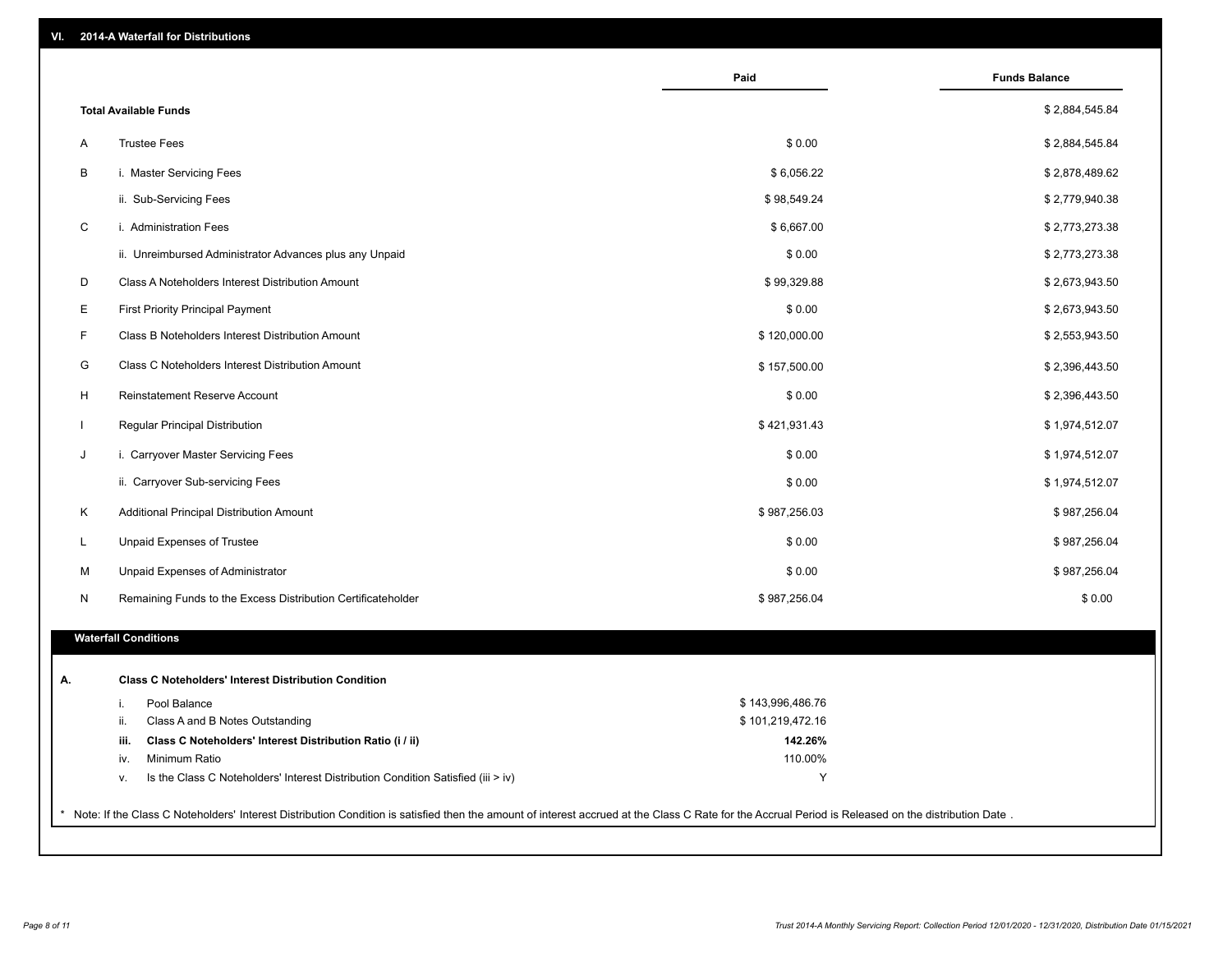| <b>Distribution Amounts</b>                                |                         |                         |                         |
|------------------------------------------------------------|-------------------------|-------------------------|-------------------------|
|                                                            | A <sub>2</sub> A        | A <sub>2</sub> B        | A <sub>3</sub>          |
| Cusip/Isin                                                 | 784456AB1               | 784456AC9               | 784456AD7               |
| <b>Beginning Balance</b>                                   | \$7,609,736.08          | \$7,609,736.08          | \$50,000,000.00         |
| Index                                                      | <b>FIXED</b>            | <b>LIBOR</b>            | <b>LIBOR</b>            |
| Spread/Fixed Rate                                          | 3.05%                   | 1.15%                   | 1.50%                   |
| Record Date (Days Prior to Distribution)                   | 1 NEW YORK BUSINESS DAY | 1 NEW YORK BUSINESS DAY | 1 NEW YORK BUSINESS DAY |
| <b>Accrual Period Begin</b>                                | 12/15/2020              | 12/15/2020              | 12/15/2020              |
| <b>Accrual Period End</b>                                  | 1/15/2021               | 1/15/2021               | 1/15/2021               |
| Daycount Fraction                                          | 0.08333333              | 0.08611111              | 0.08611111              |
| Interest Rate*                                             | 3.05000%                | 1.30863%                | 1.65863%                |
| <b>Accrued Interest Factor</b>                             | 0.002541666             | 0.001126876             | 0.001428265             |
| <b>Current Interest Due</b>                                | \$19,341.41             | \$8,575.23              | \$71,413.24             |
| Interest Shortfall from Prior Period Plus Accrued Interest | $\mathsf{\$}$ -         | $\mathsf{\$}$ -         | $\mathsf{\$}$ -         |
| <b>Total Interest Due</b>                                  | \$19,341.41             | \$8,575.23              | \$71,413.24             |
| <b>Interest Paid</b>                                       | \$19,341.41             | \$8,575.23              | \$71,413.24             |
| Interest Shortfall                                         | $\mathcal{S}$ -         | $\mathsf{\$}$ -         | $\frac{1}{2}$ -         |
| <b>Principal Paid</b>                                      | \$704,593.73            | \$704,593.73            | $$ -$                   |
| <b>Ending Principal Balance</b>                            | \$6,905,142.35          | \$6,905,142.35          | \$50,000,000.00         |
| Paydown Factor                                             | 0.010361673             | 0.010361673             | 0.000000000             |
| <b>Ending Balance Factor</b>                               | 0.101546211             | 0.101546211             | 1.000000000             |

\* Pay rates for Current Distribution. For the interest rates applicable to the next distribution date, please see https://www.salliemae.com/about/investors/data/SMBabrate.txt.

**VII. 2014-A Distributions**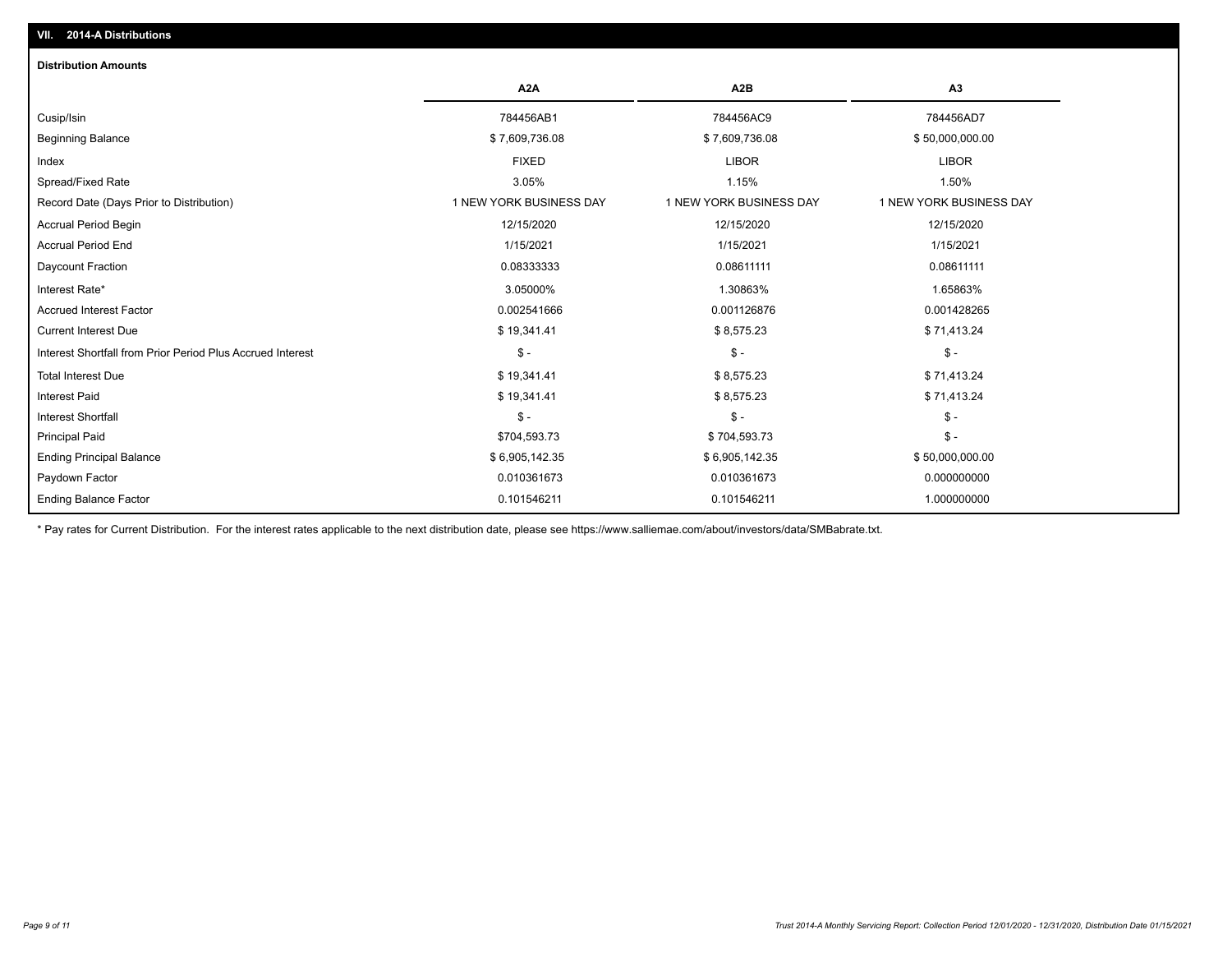| <b>Distribution Amounts</b>                                |                         |                         |
|------------------------------------------------------------|-------------------------|-------------------------|
|                                                            | в                       | C                       |
| Cusip/Isin                                                 | 784456AE5               | 784456AF2               |
| <b>Beginning Balance</b>                                   | \$36,000,000.00         | \$42,000,000.00         |
| Index                                                      | <b>FIXED</b>            | <b>FIXED</b>            |
| Spread/Fixed Rate                                          | 4.00%                   | 4.50%                   |
| Record Date (Days Prior to Distribution)                   | 1 NEW YORK BUSINESS DAY | 1 NEW YORK BUSINESS DAY |
| <b>Accrual Period Begin</b>                                | 12/15/2020              | 12/15/2020              |
| <b>Accrual Period End</b>                                  | 1/15/2021               | 1/15/2021               |
| Daycount Fraction                                          | 0.08333333              | 0.08333333              |
| Interest Rate*                                             | 4.00000%                | 4.50000%                |
| <b>Accrued Interest Factor</b>                             | 0.003333333             | 0.003750000             |
| <b>Current Interest Due</b>                                | \$120,000.00            | \$157,500.00            |
| Interest Shortfall from Prior Period Plus Accrued Interest | $\mathcal{S}$ -         | $\mathsf{\$}$ -         |
| <b>Total Interest Due</b>                                  | \$120,000.00            | \$157,500.00            |
| <b>Interest Paid</b>                                       | \$120,000.00            | \$157,500.00            |
| <b>Interest Shortfall</b>                                  | $\mathcal{S}$ -         | $\mathcal{S}$ -         |
| <b>Principal Paid</b>                                      | $\mathbb{S}$ -          | $\mathsf{\$}$ -         |
| <b>Ending Principal Balance</b>                            | \$36,000,000.00         | \$42,000,000.00         |
| Paydown Factor                                             | 0.000000000             | 0.000000000             |
| <b>Ending Balance Factor</b>                               | 1.000000000             | 1.000000000             |

\* Pay rates for Current Distribution. For the interest rates applicable to the next distribution date, please see https://www.salliemae.com/about/investors/data/SMBabrate.txt.

**VII. 2014-A Distributions**